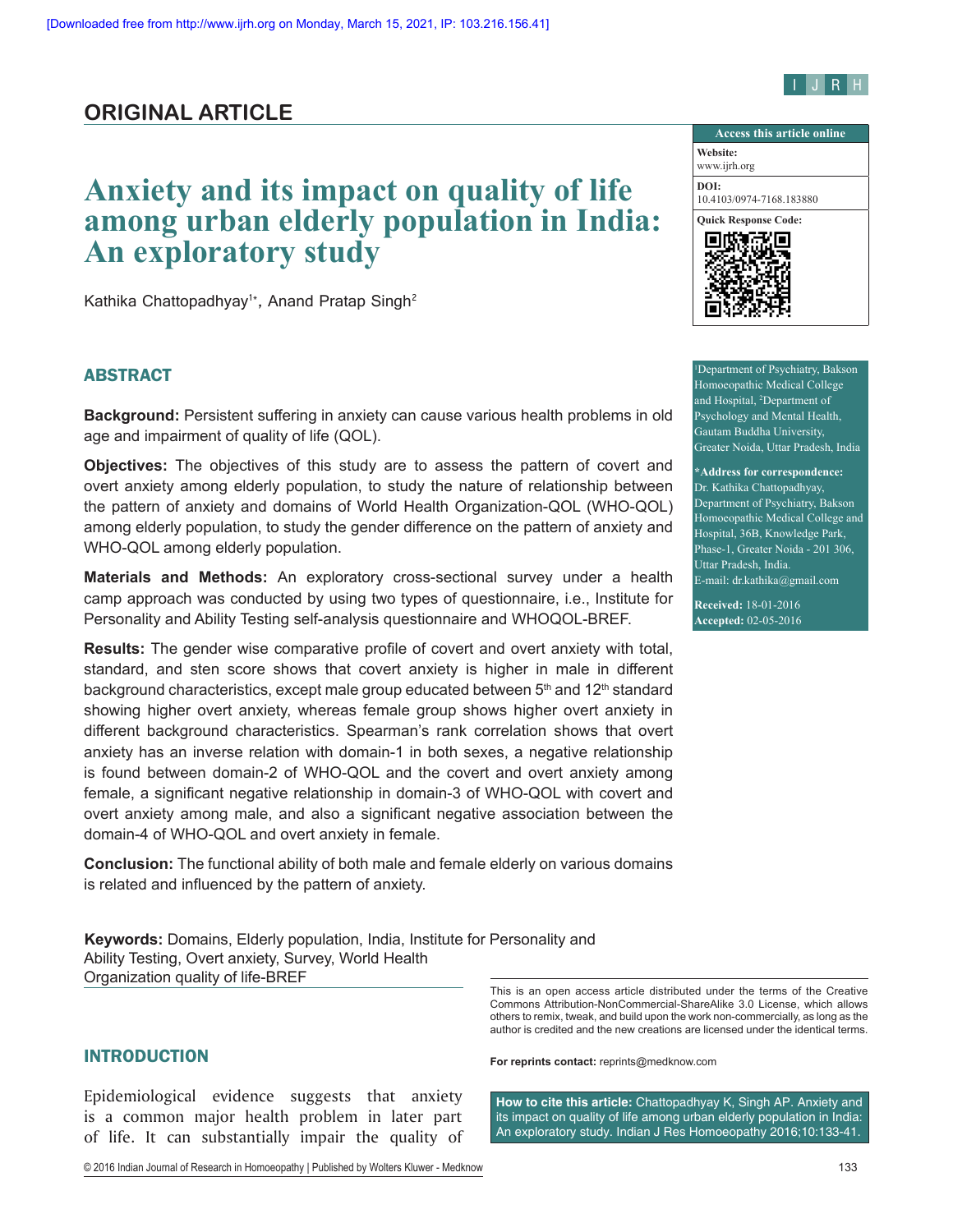life  $(QOL)^{[1]}$  and it has also been associated with an increased risk of mortality<sup>[2,3]</sup> and disability<sup>[4]</sup> It has been identified as a risk factor for greater disability among older adults in general and has been associated with less successful geriatric rehabilitation services.<sup>[5]</sup> Several biological, psychological, and social risk factors for anxiety disorders have been identified for older adults. Biological risk factors include chronic health conditions and functional limitations. Psychological risk factors include external locus of control, poor coping strategies, neuroticism, and psychopathology.<sup>[6]</sup> Social risk factors include low frequency of contact, $[7]$  smaller network, $[8]$  lack of social support, $[7,8]$  and lower education level.<sup>[8]</sup> The high co- morbidity of anxiety with medical illnesses is multidimensional. Anxiety is complex and may be a reaction to a medical illness, may be expressed as somatic symptoms, or may be a side effect of medications. Studies have found an association between anxiety and medical illnesses such as diabetes, $[9]$  dementia, $[10]$  coronary heart disease,<sup>[11-13]</sup> cancer,<sup>[14-16]</sup> chronic obstructive pulmonary disease,<sup>[17,18]</sup> postural disturbance and vestibular disease,<sup>[19]</sup> chronic pain, and Parkinson's disease.[20,21] The consequences of anxiety in later part of life are potentially serious. In a prospective investigation, anxiety did not generally remit spontaneously over  $2-3$  years.<sup>[22]</sup> Hypertension, hypoglycemia, and coronary heart disease can be worsened through chronic stress and anxiety.<sup>[23]</sup>

The United Nations World Assembly on Ageing, held at Vienna in 1982, formulated a package of recommendations which gave high priority to research related to developmental and humanitarian aspects of aging. The phenomenon of population aging is becoming a major concern for the policy makers all over the world, for both developed and developing countries, during the last two decades.<sup>[24]</sup>

In India, the problems and issues of its gray population have not been given serious consideration and only a few studies on them have been attempted in our country. With the rapid changes in the social scenario and the emerging prevalence of nuclear family setups in the recent years, the elderly people are likely to be exposed to emotional, physical, and financial insecurity in the years to come.[24]

A recent review by Wolitzky-Taylor *et al*. [24] reported the prevalence of anxiety disorders in older adults,

ranging from  $3.2\%$  to  $14.2\%$ .[17] In India, the elderly population (aged 60 years and above) are more than 103 million, i.e. 8.6% of the total population of India. A recent study says that it will reach 12.2% by 2026. For a developing country, this population may pose mounting pressures on various socioeconomic fronts including pension outlays, health-care expenditures, fiscal discipline, and savings levels. Again, this segment of population faces multiple medical and psychological problems.[25]

The present survey was conducted with the aim to study the anxiety level and its impact to QOL among urban elderly population. The objectives of the present study are to assess the pattern of covert and overt anxiety among elderly population, to study the nature of relationship between the pattern of anxiety and domains of World Health Organization-QOL (WHO-QOL) among elderly population, and to study the gender difference on the pattern of anxiety and WHO-QOL among elderly population.

#### MATERIALS AND METHODS

Adopting camp approach, a cross-sectional survey was conducted in an urban population of Greater Noida, Gautam Buddha Nagar, Uttar Pradesh (UP), India. The Postgraduate Psychiatry Department of Bakson Homoeopathic Medical College and Hospital, Greater Noida, organized three camps in different places, namely at Rail Vihar Apartment, IRWO Palm Court, Alpha-1, Greater Noida, on  $2<sup>nd</sup>$  and  $3<sup>rd</sup>$  May 2015; OPDs of the Medical University and Associated Hospital, Kasna, Greater Noida, on 7<sup>th</sup> May, 2015, and OPDs of the Bakson Homoeopathic Medical and Hospital, Knowledge Park, Phase-1, Greater Noida, from  $1<sup>st</sup>$  to  $8<sup>th</sup>$  May, 2015. Written informed consent from different organizations of Greater Noida, namely, Varishtha Nagarik Samaj, Welcome Age Society, Bhartiya Yog Sansthan, Rail Vihar Residential Society, and Medical University and Associated Hospital, Greater Noida, was obtained prior to enrollment. A total of 98 elderly people, aged 60 years and above, participated in this survey. This study was conducted by a team of internship under graduation and post graduation students of Bakson Homoeopathic Medical College and Hospital, Greater Noida, U.P. who were trained for a week before the survey program, to take written consent from each elderly individual and give them basic instructions how to fill up the survey questionnaires. A group of experts (psychiatrist, homoeopath, psychotherapist,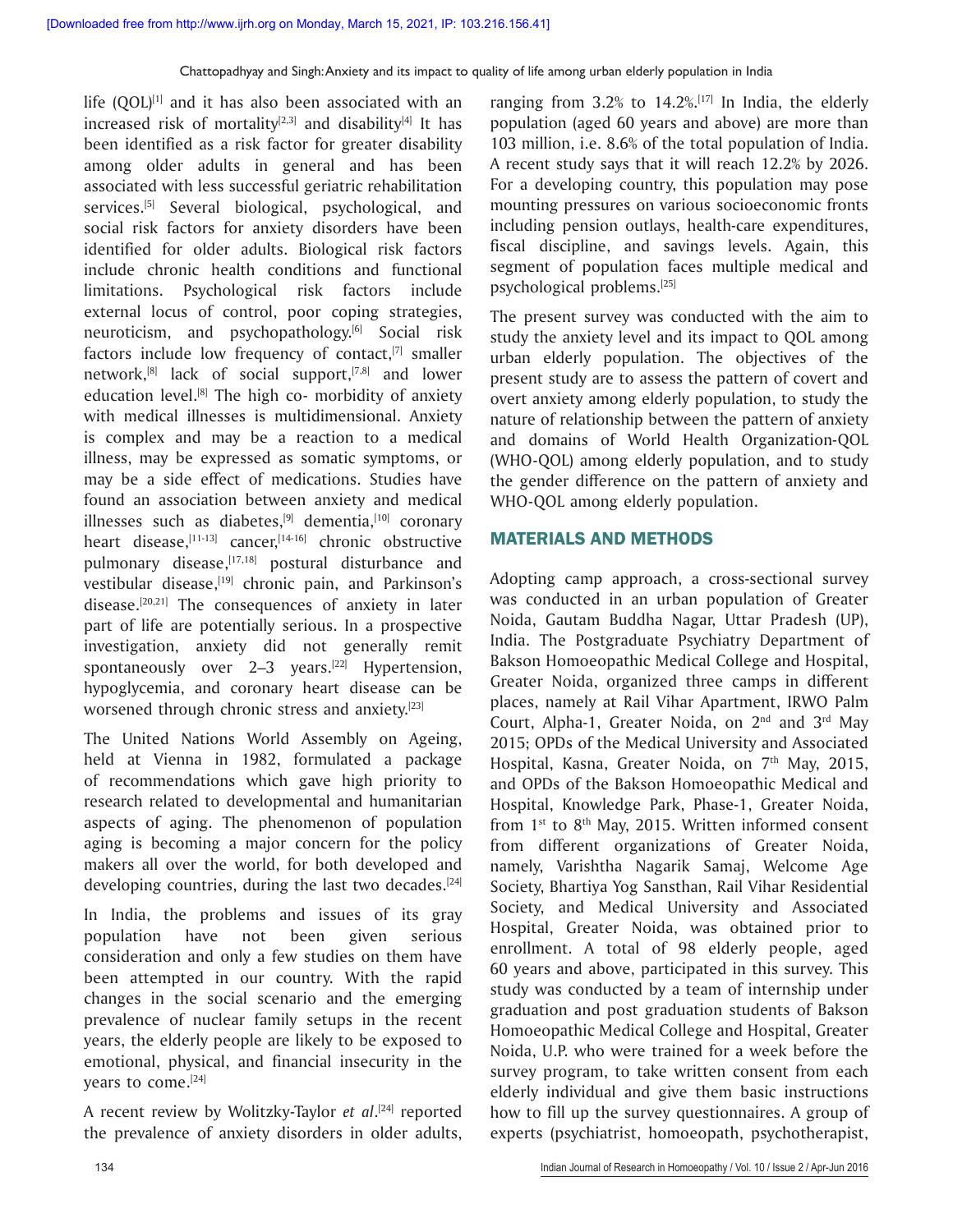and yoga expert) were involved in these camps to provide basic advice to elderly people, guide them wherever required, and make them aware about the scope of different medical disciplines for maintaining and promoting mental health as well as QOL.

#### **Assessment Tools**

After taking informed written consent as mentioned above from different senior citizens' organizations/societies and from individual participants, the data were collected on a predesigned proforma: The QOL questionnaire "BREF" of WHO<sup>[26]</sup> and Self-Analysis Anxiety Rating Scale of the Institute for Personality and Ability Testing, USA (English version).<sup>[27]</sup>

**World Health Organization quality of life BREF scale.** The WHOQOL-BREF[26] instrument comprises 26 items, which measure the following broad domains: Domain-1 (physical health), Domain-2 (psychological health), Domain-3 (social health), and Domain-4 (environment health) Table 1.

**Institute for Personality and Ability Testing anxiety scale** Institute for personality and ability testing anxiety scale<sup>[27]</sup> is a brief, valid, and no stressful questionnaire scale measuring anxiety levels in adults and young adults. It gives an accurate appraisal of free anxiety level, supplementing clinical diagnosis and facilitating all kinds of research or mass screening operations, where very little diagnostic or assessment time could be spent with the examinee.<sup>[28]</sup> It reflects the covert anxiety score (where anxiety is felt by person internally and hidden from the perception of others), the overt anxiety score (where the manifestation of anxiety can be seen by others) and the sten score. It indicates an individual's approximate position (as a range of values) with respect to the population of values and, therefore, to other people in that population. The individual sten scores are defined by reference to a standard normal distribution.

#### **Statistical Methods**

The covert and overt anxiety in different domains of WHO-QOL was analyzed by using SPSS VERSION 19.0. Nonparametric statistics, i.e. Spearman's rank correlation was used to compare and ascertain the correlation between variables, namely WHO-QOL and covert and overt anxiety in males and females separately.

#### **Sample Characteristics**

Being an exploratory study, the survey under health camp approach covered a sample of 98 individuals

aged 60 years and above, of both sexes, different religions, education background, marital status, and medical conditions. The sample consisted of 25 females (25.5%) and 73 males (74.5%). Fifty individuals were in the age group of 60-69 (51%), 39 in the age group of 70-79 (39.8%), and nine in the age group of  $80+$  (9.2%). They belonged to various religions, namely Hindu 90 (91.8%); Muslim and Jain one each (each 1%); and Christian and Sikh three each (each 3.1%). As regards to educational background, seven were illiterate (7.1), four were literate up to  $4<sup>th</sup>$  standard (4.1%), 21 were literate from  $5<sup>th</sup>$  to  $12<sup>th</sup>$  standard (21.4%), and 66 were educated above  $12 +$  standard (67.3%). Seventy-eight persons were married (79.6%), 15 were divorcee/widowed (15.3%), and five were living separately (5.1%) [Table 2].

#### RESULTS

Table 3 shows the sex wise comparative profile of covert and overt anxiety by selected characteristic

|                       | Table 1: Detailed characteristics of different<br>domains of WHO QOL BREF |  |  |  |  |  |  |
|-----------------------|---------------------------------------------------------------------------|--|--|--|--|--|--|
| Domain                | <b>Facets incorporated within domains</b>                                 |  |  |  |  |  |  |
| 1. Physical<br>health | Activities of daily living                                                |  |  |  |  |  |  |
|                       | Dependence on medicinal substances and medical<br>aids                    |  |  |  |  |  |  |
|                       | Energy and fatigue                                                        |  |  |  |  |  |  |
|                       | Mobility                                                                  |  |  |  |  |  |  |
|                       | Pain and discomfort                                                       |  |  |  |  |  |  |
|                       | Sleep and rest                                                            |  |  |  |  |  |  |
|                       | Work capacity                                                             |  |  |  |  |  |  |
| 2. Psychological      | Bodily image and appearance                                               |  |  |  |  |  |  |
|                       | Negative feelings                                                         |  |  |  |  |  |  |
|                       | Positive feelings                                                         |  |  |  |  |  |  |
|                       | Self-esteem                                                               |  |  |  |  |  |  |
|                       | Spirituality/religion/personal beliefs                                    |  |  |  |  |  |  |
|                       | Thinking, learning, memory, and concentration                             |  |  |  |  |  |  |
| 3. Social             | Personal relationships                                                    |  |  |  |  |  |  |
| relationships         | Social support                                                            |  |  |  |  |  |  |
|                       | Sexual activity                                                           |  |  |  |  |  |  |
| 4. Environment        | <b>Financial resources</b>                                                |  |  |  |  |  |  |
|                       | Freedom, physical safety, and security                                    |  |  |  |  |  |  |
|                       | Health and social care: accessibility and quality                         |  |  |  |  |  |  |
|                       | Home environment                                                          |  |  |  |  |  |  |
|                       | Opportunities for acquiring new information and skills                    |  |  |  |  |  |  |
|                       | Participation in and opportunities for recreation/<br>leisure activities  |  |  |  |  |  |  |
|                       | Physical environment (pollution/noise/traffic/climate)                    |  |  |  |  |  |  |
|                       | Transport                                                                 |  |  |  |  |  |  |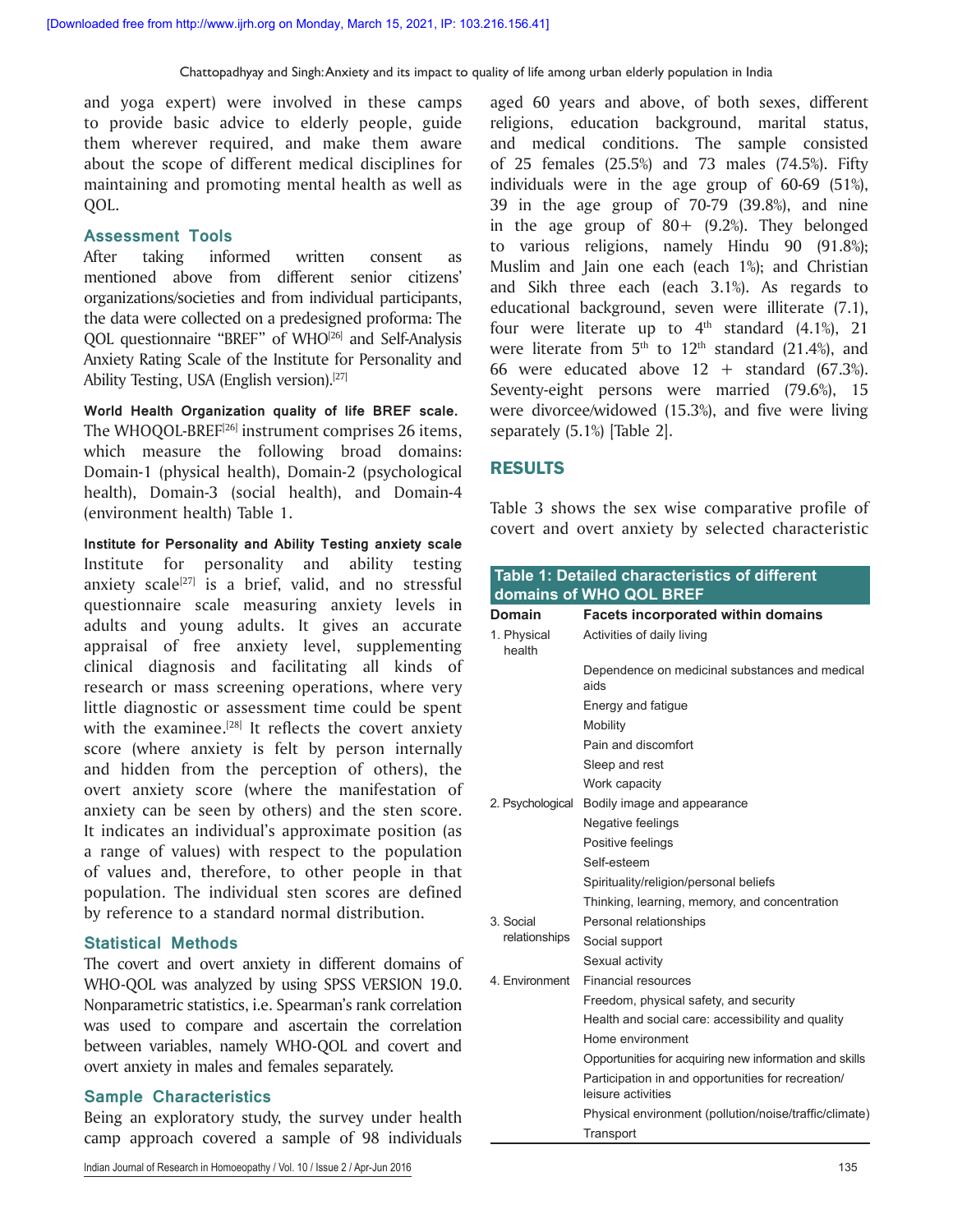| Table 2: Characteristic distribution of the |                            |  |  |  |  |  |  |  |
|---------------------------------------------|----------------------------|--|--|--|--|--|--|--|
| study sample                                |                            |  |  |  |  |  |  |  |
| <b>Variable</b>                             | Number of participants (%) |  |  |  |  |  |  |  |
| Age (year)                                  |                            |  |  |  |  |  |  |  |
| 60-69                                       | 50 (51.0)                  |  |  |  |  |  |  |  |
| 70-79                                       | 39 (39.8)                  |  |  |  |  |  |  |  |
| $\geq 80$                                   | 09 (09.2)                  |  |  |  |  |  |  |  |
| Sex                                         |                            |  |  |  |  |  |  |  |
| Male                                        | 73 (74.5)                  |  |  |  |  |  |  |  |
| Female                                      | 25 (25.5)                  |  |  |  |  |  |  |  |
| Education                                   |                            |  |  |  |  |  |  |  |
| <b>Illiterate</b>                           | 7(7.1)                     |  |  |  |  |  |  |  |
| Literate up to 4 standard                   | 4(4.1)                     |  |  |  |  |  |  |  |
| Studied 5-12 standard                       | 21 (21.4)                  |  |  |  |  |  |  |  |
| Studied 12+ standard                        | 66 (67.3)                  |  |  |  |  |  |  |  |
| Marital status                              |                            |  |  |  |  |  |  |  |
| Currently married                           | 78 (79.6)                  |  |  |  |  |  |  |  |
| Widowed/divorce                             | 15 (15.3)                  |  |  |  |  |  |  |  |
| Separated                                   | 5(5.1)                     |  |  |  |  |  |  |  |
| Religion                                    |                            |  |  |  |  |  |  |  |
| Hindu                                       | 90 (91.8)                  |  |  |  |  |  |  |  |
| Muslim                                      | 1(1.0)                     |  |  |  |  |  |  |  |
| Christian                                   | 3(3.1)                     |  |  |  |  |  |  |  |
| Sikh                                        | 3(3.1)                     |  |  |  |  |  |  |  |
| Jain                                        | 1(1.0)                     |  |  |  |  |  |  |  |

of respondents. It is observed that the mean score of covert anxiety is slightly greater in male group (16.0) than female group (15.4), whereas the mean score of overt anxiety is one point greater in females (17.6) than males (16.4) in the age group of 60-69 years; in relation to education, male respondents those who have passed class 12<sup>th</sup> standard or more educated, their mean score of covert anxiety is same as female around 16.0, but mean score of overt anxiety (15.7) is smaller than female group (18.8). Male group educated from  $5<sup>th</sup>$  standard up to  $12<sup>th</sup>$  standard shows same covert anxiety as female around 15.0, but shows greater overt anxiety score (18.2) than female respondents (17.6).

In case of married person, where the person living with spouse, mean score of overt anxiety (16.0) among elderly males is smaller than female group (18.0) whereas there is a greater covert anxiety in males (16.2) than females (15.9) among those who are living with spouse. In divorced/widowed persons, in the context of covert anxiety, the mean score of female (14.9) is slightly greater than male group (14.7) and again in overt anxiety, the mean score of female group (18.8) is greater than male

group (17.2). The comparison between other groups is not considered as the sample size is inadequate in female group.

Table 4 shows nonparametric statistics; Spearman's rank correlation was used to compare and ascertain the correlation between variables, namely covert and overt anxiety and WHO-QOL in males and females separately. The outcome is given below.

In elderly population, there is a significant negative relation between physical health domain (domain-1) of WHO-QOL and overt anxiety in both females (*r* = −0.45, *P* = 0.025) and males (−0.24,  $P = 0.041$ . Overt anxiety is showing an inverse association with QOL indicators contained in physical health domain (domain-1). Hence, those having lesser overt anxiety have better quality of physical health domain under WHO-QOL. There is no association between covert anxiety and physical health domain (domain-1) in both sexes.

A significant negative relationship is found between WHO-QOL of psychological domain (domain -2) and the covert  $(r = -0.624, P = 0.001)$  and overt (*r* = −0.533, *P* = 0.006) anxiety among elderly female population. Hence, those having lesser covert and overt anxiety have better quality of psychological health domain (domain-2) under WHO-QOL among female population. There is no significant relationship found in elderly male population in between psychological health domain, WHO-QOL, and covert and overt anxiety.

There is a significant negative relationship in between social relation domain (domain-3) of WHO-QOL and covert ( $P = -0.288$ ,  $r = 0.013$ ) and overt  $(r = -0.039, r = 0.002)$  anxiety among elderly male population. Hence, those having lesser covert and overt anxiety among males have better quality of social relationship domain (domain-3) under QOL. However, in females, there is no significant relationship between social relationship domain of WHO-QOL and covert and overt anxiety.

There is also a significant negative association between the environment domain (domain-4), WHO-QOL, and overt anxiety  $(r = -0.496,$  $P = 0.012$  in elderly female population. It means that those having lesser overt anxiety have better environment domain (domain-4) QOL among elderly female population. There is no significant relationship between covert anxiety and WHO-QOL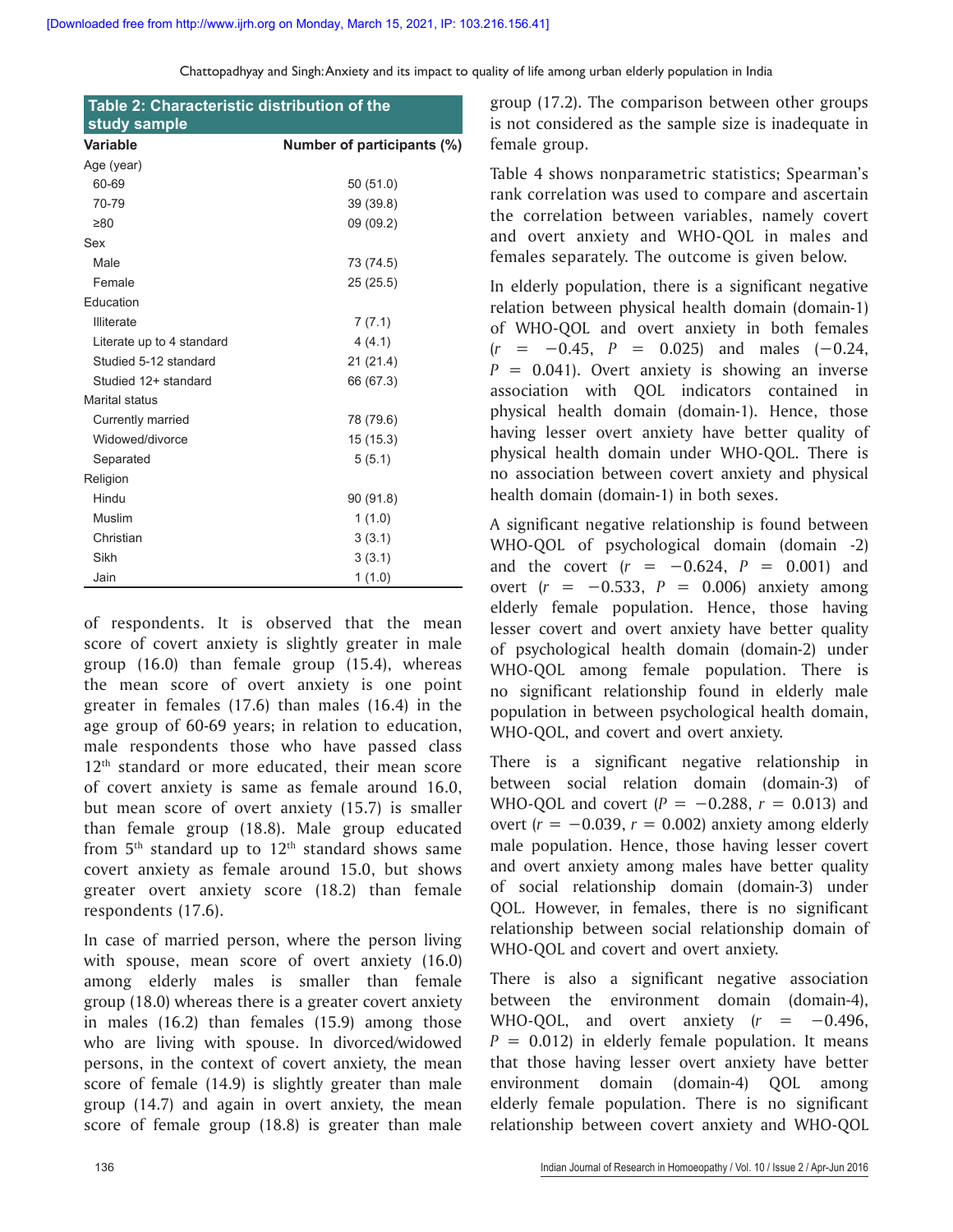| Chattopadhyay and Singh: Anxiety and its impact to quality of life among urban elderly population in India |  |  |  |
|------------------------------------------------------------------------------------------------------------|--|--|--|
|                                                                                                            |  |  |  |

| Table 3: Gender wise comparative profile in relation to covert (A score) and overt (B score) anxiety<br>with total, standard Sten score (T score) |                          |         |                         |         |                         |      |                               |             |             |                         |         |                         |         |                         |      |                                      |             |           |
|---------------------------------------------------------------------------------------------------------------------------------------------------|--------------------------|---------|-------------------------|---------|-------------------------|------|-------------------------------|-------------|-------------|-------------------------|---------|-------------------------|---------|-------------------------|------|--------------------------------------|-------------|-----------|
| <b>Background</b>                                                                                                                                 | Female                   |         |                         |         |                         |      |                               |             | <b>Male</b> |                         |         |                         |         |                         |      |                                      |             |           |
| characteristics                                                                                                                                   | <b>Covert</b><br>A score |         | Overt<br><b>B</b> score |         | $A+B$<br><b>T</b> score |      | <b>Standard</b><br>sten score |             |             | Covert<br>A score       |         | Overt<br><b>B</b> score |         | $A+B$<br><b>T</b> score |      | <b>Standard</b><br><b>Sten score</b> |             |           |
|                                                                                                                                                   | n                        | Mean SD |                         | Mean SD |                         | Mean | <b>SD</b>                     | <b>Mean</b> | <b>SD</b>   | $\mathsf{n}$            | Mean SD |                         | Mean SD |                         | Mean | <b>SD</b>                            | <b>Mean</b> | <b>SD</b> |
| Age                                                                                                                                               |                          |         |                         |         |                         |      |                               |             |             |                         |         |                         |         |                         |      |                                      |             |           |
| 60-69                                                                                                                                             | 14                       | 15.4    | 5.8                     | 17.6    | 5.9                     | 32.9 | 10.4                          | 6.4         | 1.5         | 36                      | 16.0    | 5.6                     | 16.4    | 5.4                     | 32.4 | 10.0                                 | 6.4         | 1.6       |
| 70-79                                                                                                                                             | 9                        | 15.2    | 4.0                     | 19.1    | 4.5                     | 34.3 | 7.6                           | 6.7         | 1.1         | 30                      | 16.3    | 5.0                     | 16.8    | 5.8                     | 33.1 | 9.1                                  | 6.7         | 1.5       |
| $80+$                                                                                                                                             | 2                        | 19.5    | 2.1                     | 24.5    | 4.9                     | 44.0 | 2.8                           | 8.0         | 0.0         | $\overline{7}$          | 17.6    | 4.8                     | 14.6    | 3.8                     | 32.1 | 9.0                                  | 6.0         | 1.6       |
| Education                                                                                                                                         |                          |         |                         |         |                         |      |                               |             |             |                         |         |                         |         |                         |      |                                      |             |           |
| <b>Illiterate</b>                                                                                                                                 | 3                        | 17.3    | 2.1                     | 22.0    | 6.6                     | 39.3 | 5.0                           | 7.3         | 1.2         | $\overline{4}$          | 19.0    | 2.2                     | 19.5    | 2.1                     | 38.5 | 4.2                                  | 7.5         | 0.6       |
| Literate up to<br>4 standard                                                                                                                      | 2                        | 12.0    | 4.2                     | 17.0    | 0.0                     | 29.0 | 4.2                           | 6.0         | 1.4         | $\overline{2}$          | 17.5    | 4.9                     | 15.5    | 2.1                     | 33.0 | 7.1                                  | 6.5         | 0.7       |
| <b>Class 5-12</b><br>standard                                                                                                                     | 8                        | 15.3    | 5.2                     | 17.6    | 7.1                     | 32.9 | 11.4                          | 6.3         | 1.7         | 13                      | 15.1    | 4.3                     | 18.2    | 5.8                     | 33.2 | 7.8                                  | 6.5         | 1.6       |
| 12+ standard                                                                                                                                      | 12                       | 16.1    | 5.6                     | 18.8    | 4.7                     | 34.9 | 9.4                           | 6.8         | 1.3         | 54                      | 16.3    | 5.6                     | 15.7    | 5.4                     | 32.0 | 10.0                                 | 6.4         | 1.6       |
| <b>Marital status</b>                                                                                                                             |                          |         |                         |         |                         |      |                               |             |             |                         |         |                         |         |                         |      |                                      |             |           |
| Married                                                                                                                                           | 15                       | 15.9    | 5.8                     | 18.0    | 5.7                     | 33.9 | 10.5                          | 6.5         | 1.6         | 63                      | 16.2    | 5.3                     | 16.0    | 5.1                     | 32.0 | 9.3                                  | 6.4         | 1.5       |
| Single                                                                                                                                            |                          |         |                         |         |                         |      |                               |             |             |                         |         |                         |         |                         |      |                                      |             |           |
| Divorced/<br>widowed                                                                                                                              | 9                        | 14.9    | 3.9                     | 18.8    | 4.8                     | 33.7 | 7.2                           | 6.7         | 1.1         | 6                       | 14.7    | 5.8                     | 17.2    | 8.5                     | 33.5 | 11.5                                 | 6.3         | 1.8       |
| Live separately                                                                                                                                   | 1                        | 18.0    |                         | 28.0    |                         | 46.0 |                               | 8.0         |             | $\overline{\mathbf{4}}$ | 19.5    | 2.6                     | 21.0    | 1.8                     | 40.5 | 1.0                                  | 8.0         | 0.0       |
| Religion                                                                                                                                          |                          |         |                         |         |                         |      |                               |             |             |                         |         |                         |         |                         |      |                                      |             |           |
| Hindu                                                                                                                                             | 23                       | 15.7    | 5.2                     | 19.1    | 5.5                     | 34.9 | 9.5                           | 6.7         | 1.4         | 67                      | 16.1    | 5.2                     | 16.3    | 5.5                     | 32.3 | 9.5                                  | 6.4         | 1.6       |
| Muslim                                                                                                                                            | $\Omega$                 |         |                         |         |                         |      |                               |             |             | $\mathbf{1}$            | 16.0    |                         | 17.0    |                         | 33.0 |                                      | 7.0         |           |
| Christian                                                                                                                                         | 2                        | 14.5    | 3.5                     | 13.5    | 0.7                     | 28.0 | 4.2                           | 5.5         | 0.7         | 1                       | 12.0    |                         | 17.0    |                         | 29.0 |                                      | 6.0         |           |
| Sikh                                                                                                                                              | 0                        |         |                         |         |                         |      |                               |             |             | 3                       | 21.7    | 5.7                     | 18.0    | 6.0                     | 39.7 | 11.6                                 | 7.7         | 2.1       |
| Jain                                                                                                                                              | 0                        |         |                         |         |                         |      |                               |             |             | 1                       | 18.0    |                         | 16.0    |                         | 34.0 |                                      | 7.0         |           |
| Total                                                                                                                                             | 25                       | 15.6    | 5.0                     | 18.7    | 5.5                     | 34.3 | 9.3                           | 6.6         | 1.4         | 73                      | 16.3    | 5.2                     | 16.4    | 5.4                     | 32.6 | 9.4                                  | 6.5         | 1.5       |

SD: Standard deviation

#### **Table 4: Spearman's correlation matrix between World Health Organization‑ quality of life, covert and overt anxiety**

| <b>WHO-QOL</b> |               |       | Female       |       | <b>Male</b> |       |              |       |  |  |
|----------------|---------------|-------|--------------|-------|-------------|-------|--------------|-------|--|--|
|                | <b>Covert</b> |       | Overt        |       | Covert      |       | Overt        |       |  |  |
|                |               | P     | $\mathbf{r}$ | P     | r           | P     | $\mathbf{r}$ | P     |  |  |
| Domain-1a      | $-0.292$      | 0.156 | $-0.449*$    | 0.024 | $-0.116$    | 0.33  | $-0.254*$    | 0.03  |  |  |
| Domain-1b      | $-0.272$      | 0.189 | $-0.448*$    | 0.025 | $-0.080$    | 0.501 | $-0.240*$    | 0.041 |  |  |
| Domain-1c      | $-0.272$      | 0.189 | $-0.448*$    | 0.025 | $-0.080$    | 0.501 | $-0.240*$    | 0.041 |  |  |
| Domain-2a      | $-0.624**$    | 0.001 | $-0.549**$   | 0.004 | $-0.141$    | 0.233 | $-0.091$     | 0.444 |  |  |
| Domain-2b      | $-0.681**$    | 0     | $-0.533**$   | 0.006 | $-0.130$    | 0.273 | $-0.088$     | 0.46  |  |  |
| Domain-2c      | $-0.681**$    | 0     | $-0.533**$   | 0.006 | $-0.130$    | 0.273 | $-0.088$     | 0.46  |  |  |
| Domain-3a      | $-0.195$      | 0.349 | $-0.379$     | 0.062 | $-0.294*$   | 0.012 | $-0.339**$   | 0.003 |  |  |
| Domain-3b      | $-0.195$      | 0.349 | $-0.379$     | 0.062 | $-0.288*$   | 0.013 | $-0.353**$   | 0.002 |  |  |
| Domain-3c      | $-0.195$      | 0.349 | $-0.379$     | 0.062 | $-0.288*$   | 0.013 | $-0.353**$   | 0.002 |  |  |
| Domain-4a      | $-0.405*$     | 0.045 | $-0.535**$   | 0.006 | $-0.157$    | 0.186 | $-0.206$     | 0.081 |  |  |
| Domain-4b      | $-0.382$      | 0.06  | $-0.520**$   | 0.008 | $-0.141$    | 0.236 | $-0.182$     | 0.123 |  |  |
| Domain-4c      | $-0.380$      | 0.061 | $-0.496*$    | 0.012 | $-0.140$    | 0.237 | $-0.176$     | 0.137 |  |  |

\*\*Correlation is significant at the 0.01 level, \*Correlation is significant at the 0.05 level. WHO‑QOL: World Health Organization‑quality of life [a: Raw score, b: Transformed score 4-20, c: Transformed score 0-100]

of domain-4 in elderly female population. There is no specific association between the environment domain of WHO-QOL and covert and overt anxiety in elderly male population.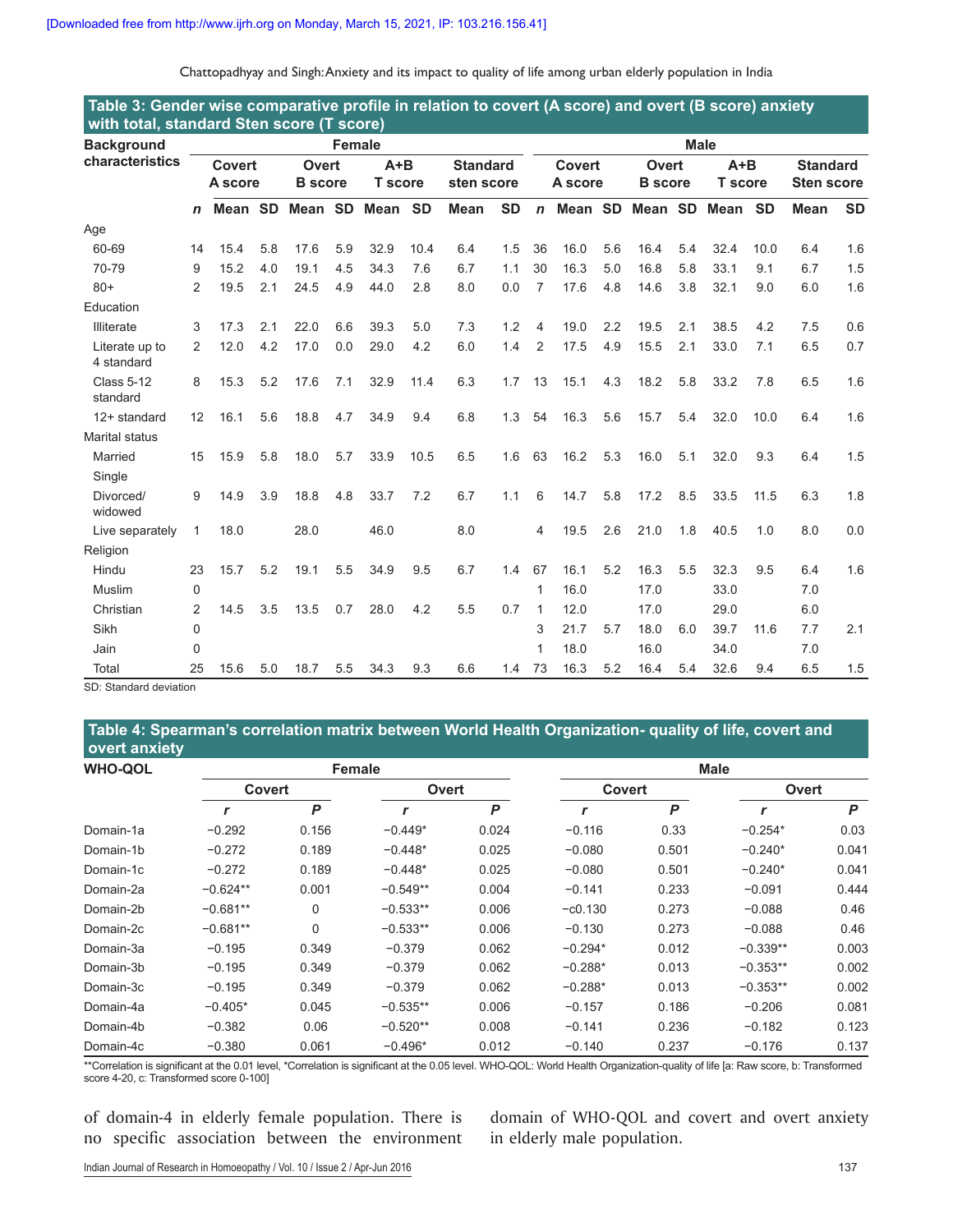#### **DISCUSSION**

It was recognized by the WHO that health is not merely the absence of disease but the "state of complete physical, mental, and social well-being," and the international efforts over the past three decades have led to the development of multiple scales combining objective and subjective elements to measure functional capacity, broader health status, psychological well-being, social support, and the broader concept of QOL of population, $[29,30]$ Hence, WHO-QOL is an important health index for the elderly in every country, playing a key role in assessing interventions and establishing essential medical and social care needs for the aging population.

The present study finds that the covert and overt anxiety has an inverse association with various domains of QOL. By nonparametric statistics, i.e. Spearman's rank correlation, we find that out of 98 samples of elderly population, there is a significant negative outcome in Domain-1 of WHO-QOL<sup>[26]</sup> with overt anxiety in both sexes, in Domain-2 of WHO-QOL<sup>[26]</sup> with both covert and overt anxiety in females, in Domain-3 of WHO-QOL<sup>[26]</sup> with both covert and overt anxiety in males, and in domain-4 WHO-QOL<sup>[26]</sup> with overt anxiety in females. The study result positively concludes that the functional ability of both male and female elderly population on various domains of WHO-QOL is related and influenced by covert and overt anxiety. Hence, for the reduction and controlling of covert and overt anxiety of elderly citizens as well as maintaining healthy and balanced QOL, adequate mental health care by intervention of various health disciplines is mandatory.

The present study also validates the earlier findings of the survey conducted in rural Bangladesh $[30]$  and a rural and urban comparative study of Vietnam<sup>[31]</sup> The inverse relationship between socioeconomic status and  $QOL^{[26]}$  is well known and has been confirmed in recent studies among elderly populations of Vietnam and Indonesia as well as Bangladesh.<sup>[32,33]</sup> The search for culturally compatible instruments that maintain links with international understandings of QOL<sup>[26]</sup> while acknowledging local social cultural realities, places researches in difficult positions of deciding whether to adapt existing scales or develop independent instrument, with experience from Bangladesh, India, Lebanon, Taiwan, and

Thailand, presenting a range of approaches and solutions.[30,34-39] Functional disorders increased with increasing age; women were more likely to report functional problems,[40,41] Another study showed that the low physical health scores were associated with a low frequency of meeting with relatives (which is common in urban nuclear society) and with living far from relatives, higher education, and in female sex.<sup>[42]</sup> The study has shown a supportive result through a with a limited sample size and in a short survey period, which is required to be replicated using a larger sample size and may be substituted by institutional approach. The findings of the present study may play a vital role in planning and strengthening interventional health care program for elderly population of the country by various health disciplines, individually or in an integrated method. On that basis, a pilot study can be formulated in the near future.

#### **CONCLUSION**

The functional ability of both male and female elderly population on various domains of WHO-QOL is related and influenced by covert and overt anxiety. The present study also observed the gender differences, i.e., physical and environment domains of WHO-QOL are affected in an inverse relationship with overt anxiety, and the psychological domain is inversely influenced by both the covert and overt anxiety in female elderly population in comparison to their male counterpart whereas the physical domain WHO-QOL is inversely influenced by overt anxiety and social relationship domain of WHO-QOL is influenced by both the covert and overt anxiety in elderly male population. This implies that at the time of designing of intervention program with elderly population, the findings of the present study may play a vital role in strengthening the same.

#### **Acknowledgments**

We are thankful to Dr. S P S Bakshi, CMD, Bakson Homoeopathic Medical College and Hospital, Greater Noida, for giving consent and support for this work. We do acknowledge the constant motivation of Prof. Dr. C Nayak, former Director General of Central Council for Research in Homoeopathy and Director-Professor of Bakson Homoeopathic Medical College and Hospital, Greater Noida, to do this survey by the Psychiatry Department. We acknowledge our gratitude to Dr. Arvind Pandey, Director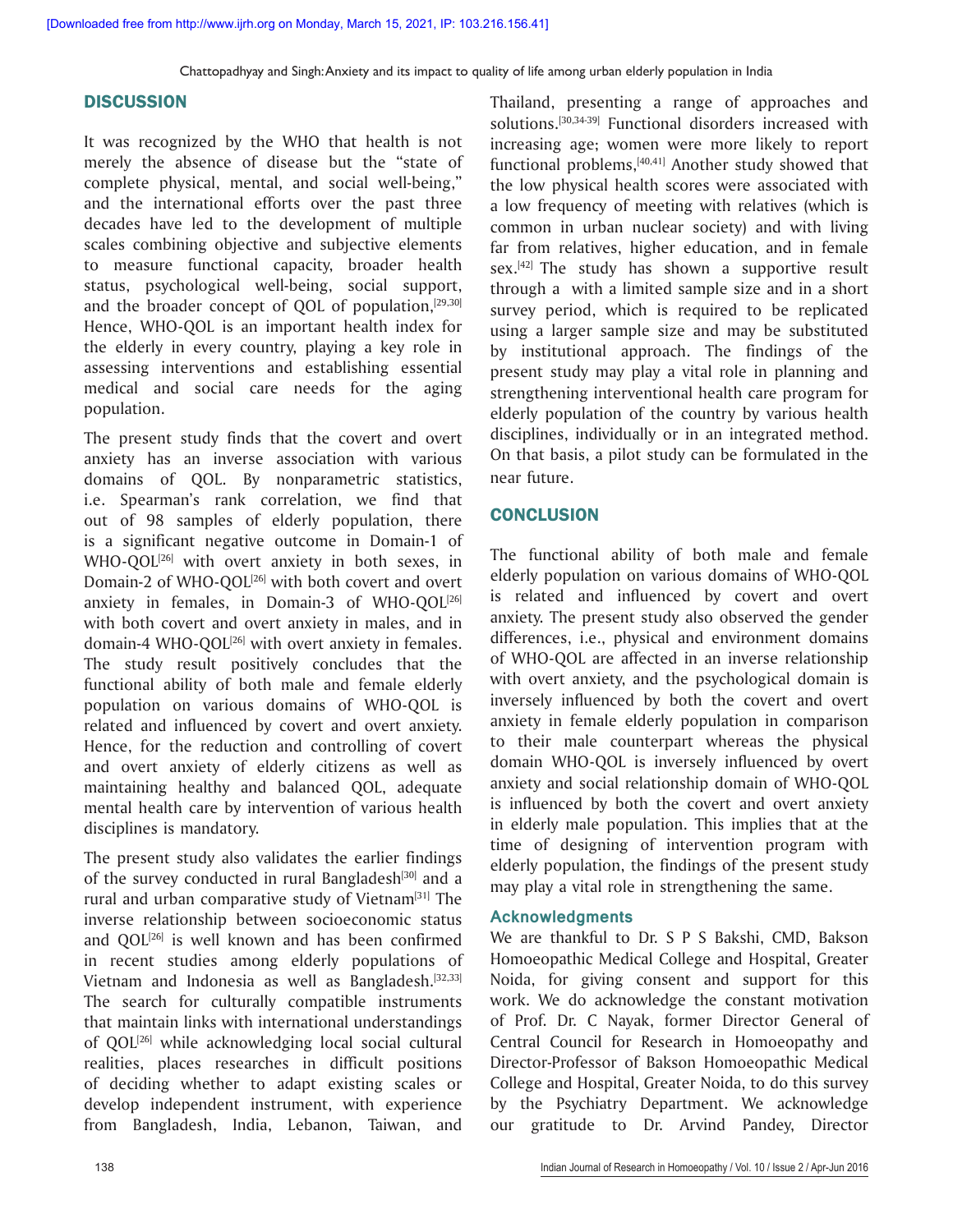and Dr. Damodar Sahu, Scientist E, of National Institute of Medical Statistics, ICMR, New Delhi, for compilation and analysis of data and for persistent guidance. We are thankful to Dr. M Ghosh, formerly principal; Dr. C P Sharma, Principal; Dr. Sunil Awana (Psychiatrist), visiting faculty, Psychiatry Department; Dr. Kalpana Dasmana, yoga therapist; and the other staff of Bakson Homoeopathic Medical College and Hospital, who persistently encouraged for conducting such work. Special thanks to Dr. Kiran Sankar Bera, PG Scholar, Department of Psychiatry, for his sincere involvement in the survey during camps and for giving adequate technical support through the entire survey program. Last but not the least, we are thankful to all the PG students and UG interns, who were in the survey team and to all the organizations who wholeheartedly co-operated with us to fulfill our mandate.

#### **Financial Support and Sponsorship**

Bakson Homoeopathic Medical College and Hospital, Greater Noida, Uttar Pradesh, India, provided the required funding for this study.

#### **Conflicts of Interest**

There are no conflicts of interest.

#### REFERENCES

- 1. Revicki DA, Brandenburg N, Matza L, Hornbrook MC, Feeny D. Health-related quality of life and utilities in primary-care patients with generalized anxiety disorder. Qual Life Res 2008;17:1285-94.
- 2. van Hout HP, Beekman AT, de Beurs E, Comijs H, van Marwijk H, de Haan M, *et al.* Anxiety and the risk of death in older men and women. Br J Psychiatry 2004;185:399‑404.
- 3. Allgulander C, Lavori PW. Causes of death among 936 elderly patients with 'pure' anxiety neurosis in Stockholm County, Sweden, and in patients with depressive neurosis or both diagnoses. Compr Psychiatry 1993;34:299‑302.
- 4. Brenes GA, Guralnik JM, Williamson JD, Fried LP, Simpson C, Simonsick EM, *et al.* The influence of anxiety on the progression of disability. J Am Geriatr Soc 2005;53:34‑9.
- 5. Bowling A, Farquhar M, Grundyu E. Association with changes in life satisfaction among three samples of elderly people living at home. Int J Geriatr Psychiatry 1996;11:1077‑87.
- 6. Schoevers RA, Beekman AT, Deeg DJ, Jonker C, Van Tilbung W. Comorbidity and risk patterns of depression, generalized anxiety disorder and mixed anxiety‑ depression in later life: Result from longitudinal aging study Amsterdam. Int J Geriatr Psychiatry 2003;18:994‑1001.
- 7. Forsell Y, Palmer K, Fratiglioni L. Psychiatric symptoms/syndromes in elderly persons with mild cognitive impairment. Data from a cross‑sectional study. Acta Neurol Scand Suppl 2003;179:25‑8.
- 8. Beekman A, van Balkom A, Deeg D, van Dyck R, van Tilburg W. Anxiety and depression in later life: Co‑occurrence and communality of risk factors. Am J Psychiatry 2000;157:89‑95.
- 9. Blazer DG. Geriatric psychiatry. In: The American Psychiatric Publishing Textbook of Clinical Psychiatry. Washington, DC: American Psychiatric Publishing; 2003. p. 1535‑50.
- 10. Wragg RE, Jeste DV. Overview of depression and psychosis in Alzheimer's disease. Am J Psychiatry 1989;146:577‑87.
- 11. Artero S, Astruc B, Courtet P, Ritchie K. Life-time history of suicide attempts and coronary artery disease in a community-dwelling elderly population. Int J Geriatr Psychiatry 2006;21:108-12.
- 12. Kubzansky LD, Cole SR, Kawachi I, Vokonas P, Sparrow D. Shared and unique contributions of anger, anxiety, and depression to coronary heart disease: A prospective study in the normative aging study. Ann Behav Med 2006;31:21‑9.
- 13. Todaro JF, Shen BJ, Raffa SD, Tilkemeier PL, Niaura R. Prevalence of anxiety disorders in men and women with established coronary heart disease. J Cardiopulm Rehabil Prev 2007;27:86‑91.
- 14. Deimling GT, Bowman KF, Sterns S, Wagner LJ, Kahana B. Cancer‑related health worries and psychological distress among older adult, long-term cancer survivors. Psychooncology 2006;15:306-20.
- 15. Goodwin JS, Zhang DD, Ostir GV. Effect of depression on diagnosis, treatment, and survival of older women with breast cancer. J Am Geriatr Soc 2004;52:106‑11.
- 16. Ostir GV, Goodwin JS. Anxiety in persons 75 and older: Findings from a tri-ethnic population. Ethn Dis 2006;16:22-7.
- 17. Karajgi B, Rifkin A, Doddi S, Kolli R. The prevalence of anxiety disorders in patients with chronic obstructive pulmonary disease. Am J Psychiatry 1990;147:200‑1.
- 18. Vögele C, von Leupoldt A. Mental disorders in chronic obstructive pulmonary disease (COPD). Respir Med 2008;102:764-73.
- 19. Gagnon N, Flint AJ, Naglie G, Devins GM. Affective correlates of fear of falling in elderly persons. Am J Geriatr Psychiatry 2005;13:7‑14.
- 20. Stein MB, Heuser IJ, Juncos JL, Uhde TW. Anxiety disorders in patients with Parkinson's disease. Am J Psychiatry 1990;147:217‑20.
- 21. Pontone GM, Williams JR, Anderson KE, Chase G, Goldstein SA, Grill S, *et al.* Prevalence of anxiety disorders and anxiety subtypes in patients with Parkinson's disease. Mov Disord 2009;24:1333-8.
- 22. Livingston G, Watkin V, Milne B, Manela MV, Katona C. The natural history of depression and the anxiety disorders in older people: The Islington community study. J Affect Disord 1997;46:255‑62.
- 23. Hersen M, Van Hasselt VB. Behavioral assessment and treatment of anxiety in the elderly. Clin Psychol Rev 1992;12:619-40.
- 24. Wolitzky-Taylor KB, Castriotta N, Lenze EJ, Stanley MA, Craske MG. Anxiety disorders in older adults: A comprehensive review. Depress Anxiety 2010;27:190‑211.
- 25. Das SK, Situation Analysis of Elderly India. A Report. Officers of Social Statistics Division, Central Statistics Office, Ministry of Statistics and Programme Implementation, Government of India, New Delhi; 2011.
- 26. World Health Organization. World Health Organization Constitution. Geneva: World Health Organization; 1948.
- 27. Krug SE, Cattell RB, Scheier IH. Hand Book for the IPAT Anxiety Scale. New Delhi: 1976.
- 28. Eisenberg DM, Davis RB, Ettner SL, Appel S, Wilkey S, Van Rompay M, *et al.* Trends in alternative medicine use in the United States, 1990-1997: Results of a follow-up national survey. JAMA 1998;280:1569‑75.
- 29. Nilsson J, Parker MG, Kabir ZN. Assessing health-related quality of life among older people in rural Bangladesh. J Transcult Nurs 2004;15:298‑307.
- 30. Bowling A, BANISTER D, Sutton S, Evans O, Windsor J. A multidimensional model of the quality of life in older age. Aging Ment Health 2002;6:355‑71.
- 31. Huong NT, Hai Ha le T, Quynh Chi NT, Hill PS, Walton T. Exploring quality of life among the elderly in Hai Duong province, Vietnam: A rural‑urban dialogue. Glob Health Action 2012 22;5:1‑12.
- 32. Nilsson J, Rana AK, Luong DH, Winblad B, Kabir ZN. Health-related quality of life in old age: A comparison between rural areas in Bangladesh and Vietnam. Asia Pac J Public Health 2012;24:610-9.
- 33. Minh HV, Ng N, Byass P, Wall S. Patterns of subjective quality of life among older adults in rural Vietnam and Indonesia. Geriatr Gerontol Int 2012;12:397‑404.
- 34. Saxena S, Chandiramani K, Bhargava R. WHOQOL-Hindi: A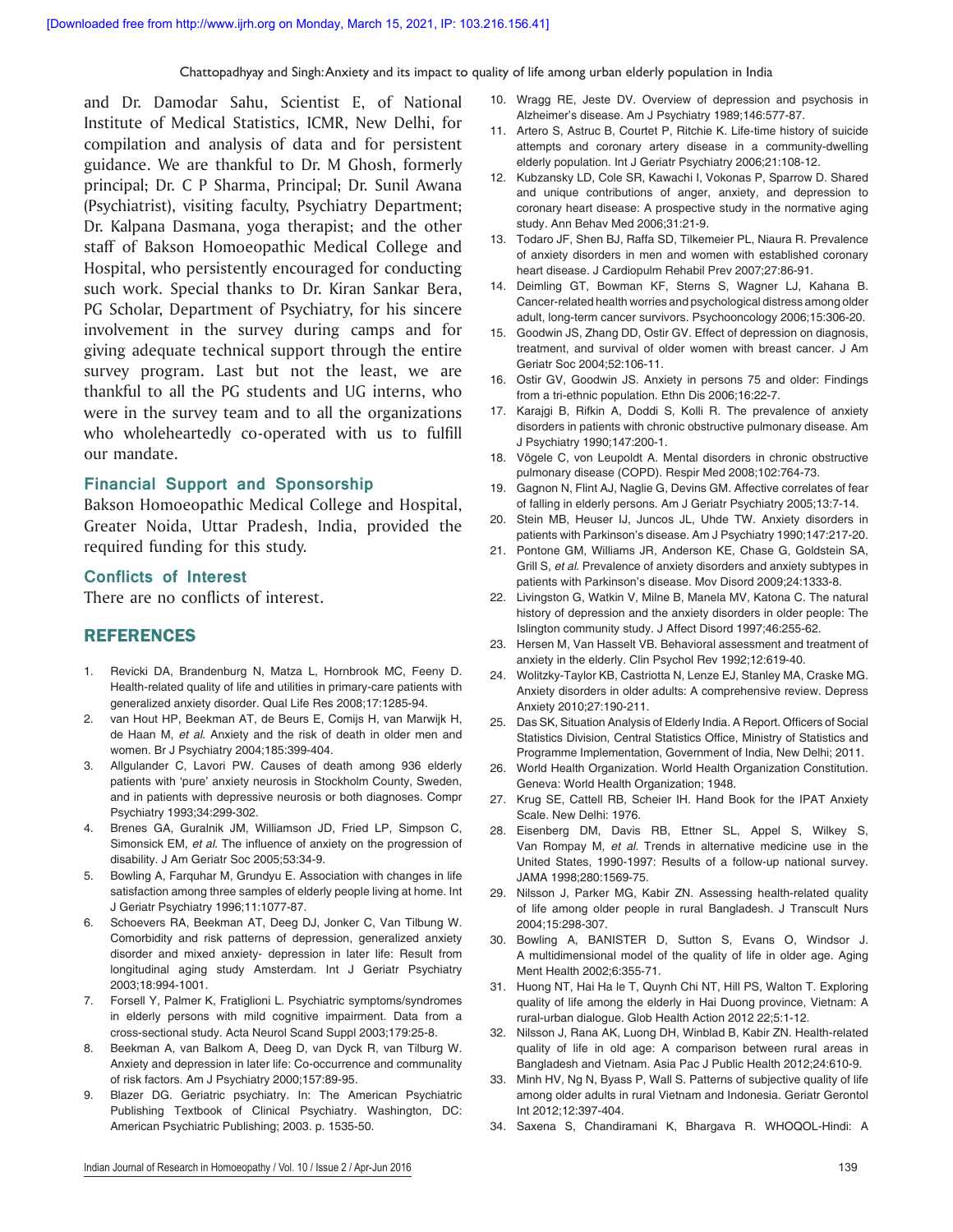questionnaire for assessing quality of life in health care settings in India. World Health Organization Quality of Life. Natl Med J India 1998;11:160‑5.

- 35. Sabbah I, Drouby N, Sabbah S, Retel-Rude N, Mercier M. Quality of life in rural and urban populations in Lebanon using SF‑36 health survey. Health Qual Life Outcomes 2003;1:30.
- 36. Hwang HF, Liang WM, Chiu YN, Lin MR. Suitability of the WHOQOL-BREF for community-dwelling older people in Taiwan. Age Ageing 2003;32:593‑600.
- 37. Ingersoll‑Dayton B, Saengtienchai C, Kespichayawattana J, Aungsuroch Y. Measuring psychological well‑being: Insights from Thai elders. Gerontologist 2004;44:596‑604.
- 38. Ministry of Health. Health Statistics Yearbook 2006. Vietnam: Ministry

of Health; 2007. p. 13.

- 39. McDowell I, Newell C. Measuring Health: A guide to Rating Scales and Questionnaires. Oxford: Oxford University Press; 1996.
- 40. Lamb VL. A cross-national study of quality of life factors associated with patterns of elderly disablement. Soc Sci Med 1996;42:363‑77.
- 41. Zimmer Z, Amornsirisomboon P. Socioeconomic status and health among older adults in Thailand: An examination using multiple indicators. Soc Sci Med 2001;52:1297‑311.
- 42. DE Belvis AG, Avolio M, Spagnolo A, Damiani G, Sicuro L, Cicchetti A, et *al.* Factors associated with health-related quality of life: The role of social relationships among the elderly in an Italian region. Public Health 2008;122:784‑93.

#### चिंता और भारत में शहरी वृद्ध जनसंख्या पर उसके प्रभावः एक व्याख्यात्मक अध्ययन

**पृष्ठभूमिः** लगातार बेचैनी से पीडित लोगों को बृढापे में कई तरह की स्वास्थ्य समस्याएं हो सकती हैं और उनके जीवन की गुणवत्ता भी प्रभावित हो सकती है।

**उददेश्य:** इस अध्ययन के उददेश्य हैं: (1) वृद्ध जनसंख्या में चिंता प्रतिरूप का आंकलन करना, (2) विश्व स्वास्थ्य संगठन के क्षेत्र क्युओएल ;डब्ल्युएचओ क्यूओएलद्ध और वृद्ध जनसंख्या में चिंता की पद्धति के बीच संबंधों का अध्ययन करना (3) वृद्ध जनसंख्या जीवन की गुणवत्ता पर बेचैनी का लिंगानुसार  $3EZZT$ ।

**सामग्री और पद्धतिः** एक स्वास्थ्य शिविर के अंतर्गत एक अंर्तवर्गीय सर्वे का आयोजन किया गया, और इसमें दो प्रकार की प्रश्नावलियों का प्रयोग किया गया इंस्टीटयूट फॉर पर्सनेलिटी एंड एबिलिटी टेस्टिंग सेल्फ एनालिसिस प्रश्नावली और डब्ल्युएचओ क्यूओएल.बीआरईएफ

**परिणामः** कल, मानक और स्टेन अंक के संग आंतरिक व बाहय बेचैनी का लिंगानुसार तुलनात्मक प्रोफाइल यह दिखाता है कि आंतरिक बेचैनी पुरूषों में अघिक होती है। केवल 5वीं और 12वीं कक्षाओं तक पढ़े हुए पुरूषों में बाह्य बेचैनी अधिक रही जबकि यही बाहरी बेचैनी विभिन्न पृष्ठभूमि वाली महिलाओं में ज्यादा पायी गयी। स्पियरमैन रैंक के संबंधो के अनुसार डब्लुएचओ क्यूओएल क्षेत्र—1 में दोनो लिंगो में आंतरिक बेचैनी का नकारात्मक संबंध देखने को मिला। जबकि डब्ल्यूएचओ क्यूओएल क्षेत्र—2 में महिलाओं में दोनो बाह्य व आंतरिक बेचैनी का नकारात्मक संबंध पाया गया। डब्ल्यूएचओ क्युओएल क्षेत्र—3 में पुरूषों में आंतरिक व बाहय बेचैनी का नकारात्मक संबंध देखने को मिला जबकि डब्ल्युएचओ क्युओएल क्षेत्र—4 में महिलाओं में आतंरिक बेचैनी का नकारात्मक संबंध पाया गया।

**निष्कर्षः** विभिन्न क्षेत्रों पर पुरूषों व महिलाओं की कार्य करने की क्षमता बेचैनी की तर्ज से संबंधित एवं प्रभावित होती है।